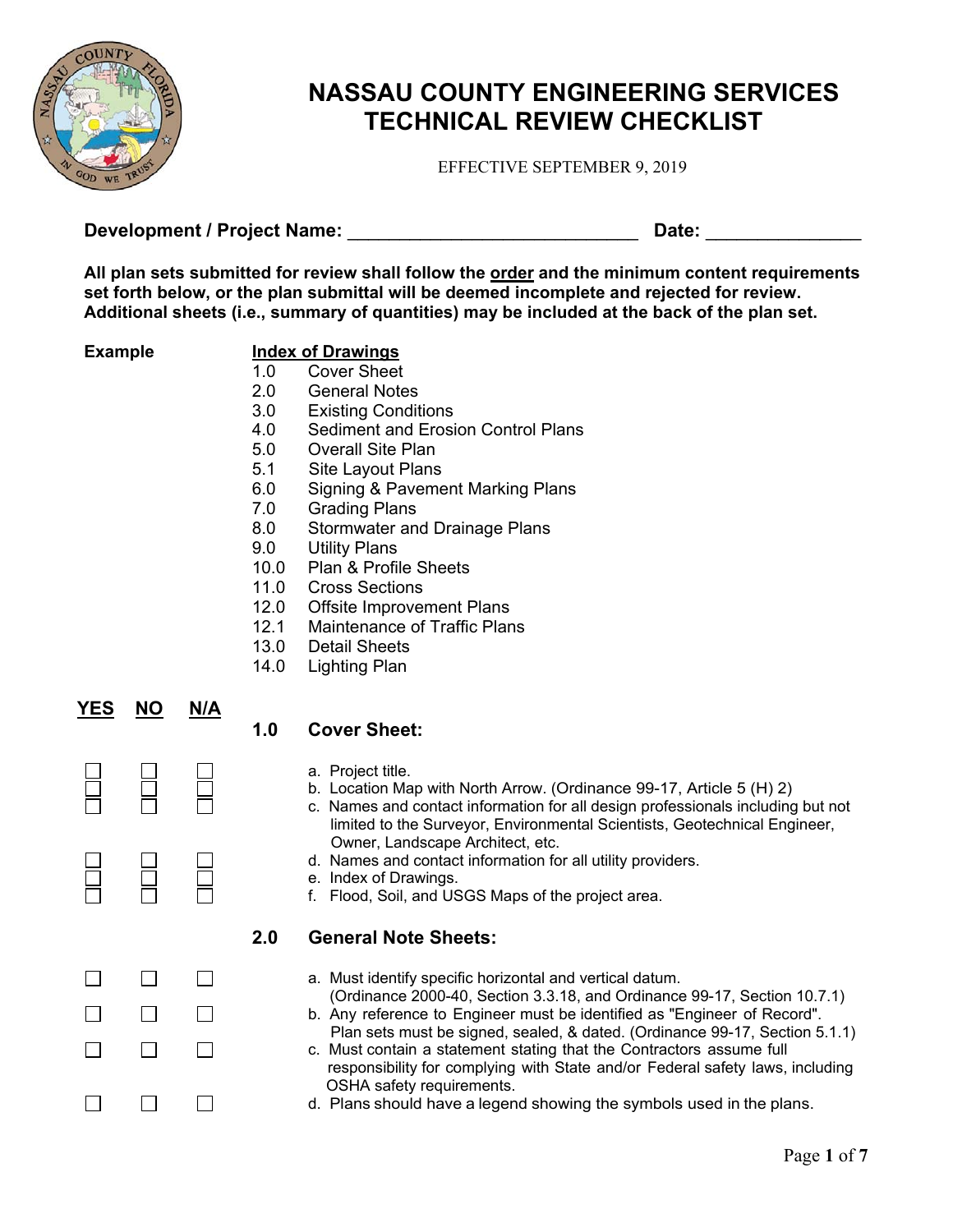|  |                             |     | (Ordinance 99-17, Article 5 (H))<br>e. Plans must be to scale whether submitted as 24"x36" or 11"x17". Digital<br>plans must be submitted in State Plane coordinates with at least two                                                                                    |
|--|-----------------------------|-----|---------------------------------------------------------------------------------------------------------------------------------------------------------------------------------------------------------------------------------------------------------------------------|
|  | $\Box$                      |     | Northing & Easting points. (Ordinance 99-17, Article 5 (H) 2)<br>f. Any variances to code requirements have been obtained and documentation<br>provided.                                                                                                                  |
|  |                             |     | g. Provide certificate of completeness. (Ordinance 99-17, Section 5.3.1.b)<br>h. Provide copies of all permits- SJRWMD, FDOT or any other, as applicable.<br>(Ordinance 99-17, Section 5.2.a)                                                                             |
|  |                             |     | i. Provide drainage certification and operation and maintenance entity<br>documentation. (Ordinance 99-17, Section 10.4.2)                                                                                                                                                |
|  | $\Box$                      |     | Reference latest versions of applicable codes, including Nassau County<br>Roadway and Drainage Standards and the Nassau County Land<br>Development Code.                                                                                                                  |
|  | $\mathcal{L}_{\mathcal{A}}$ |     | k. Note stating that as-built survey is required.<br>(Ordinance 99-17, Section 10.4.3)                                                                                                                                                                                    |
|  |                             | 3.0 | <b>Existing Conditions:</b>                                                                                                                                                                                                                                               |
|  | $\Box$                      |     | a. Survey/Construction plans shall have the project boundary shown w/ bearings<br>and distances. (Ordinance 2000-40, Section 3.3.1 and Ordinance. 99-17,<br>Section 10.7.1)                                                                                               |
|  | $\Box$                      |     | b. All wetlands must be clearly identified. (Ordinance 2000-40, Section 3.3.16<br>and Ordinance 99-17, Section 10.7.1)                                                                                                                                                    |
|  |                             |     | c. Neighboring parcel numbers, owner names, and zoning designation identified.<br>d. All existing wells and septic tanks within the site or within 75' of the site shall                                                                                                  |
|  |                             |     | be noted on the plans. (Health Department requirement)<br>e. Existing 1-foot contours shall be shown for site and adjacent properties on the<br>plans. (Ordinance 99-17, Article 5 (H))                                                                                   |
|  |                             |     | f. Legal Description must be included on the survey/construction plan.<br>g. Soil types shall be shown. (Ordinance 99-17, Section 10.6.2.1)                                                                                                                               |
|  |                             | 4.0 | <b>Sediment &amp; Erosion Control Plan:</b>                                                                                                                                                                                                                               |
|  |                             |     | a. Silt fences, inlet control, construction entrance, and all other ESPC measures<br>shall be shown with details on the construction plans.<br>(Ordinance 99-17, Section 10.6.5.1)                                                                                        |
|  |                             |     | b. Detail sheet including fence and barrier details.<br>(Ordinance 99-17, Section 10.6.5.1)                                                                                                                                                                               |
|  |                             |     | c. NPDES requirements of the Contractor SHOULD be in the plans.<br>County Requirements of the Contractor set forth in Section 10.6.5 Shall be                                                                                                                             |
|  |                             |     | included in the plans.<br>d. SWPPP (Stormwater Pollution Prevention Plan) requirements shall be<br>included in the construction plans.                                                                                                                                    |
|  |                             | 5.0 | <b>Overall Site Plans:</b>                                                                                                                                                                                                                                                |
|  |                             |     | a. Show all major improvements.<br>b. Show all proposed connections to existing rights-of-way, cross access<br>connections, and existing improvements. Construction to an access roadway<br>must be shown. For projects over 25 lots, 2 access points must be identified. |
|  |                             |     | (Ordinance 2000-40, Section 4.8.1)<br>c. Key sheet boundaries with relevant sheet numbers identified.<br>d. Neighboring parcel numbers, owner names & zoning designation are shown.<br>e. Construction plans shall have the project boundary shown with bearings          |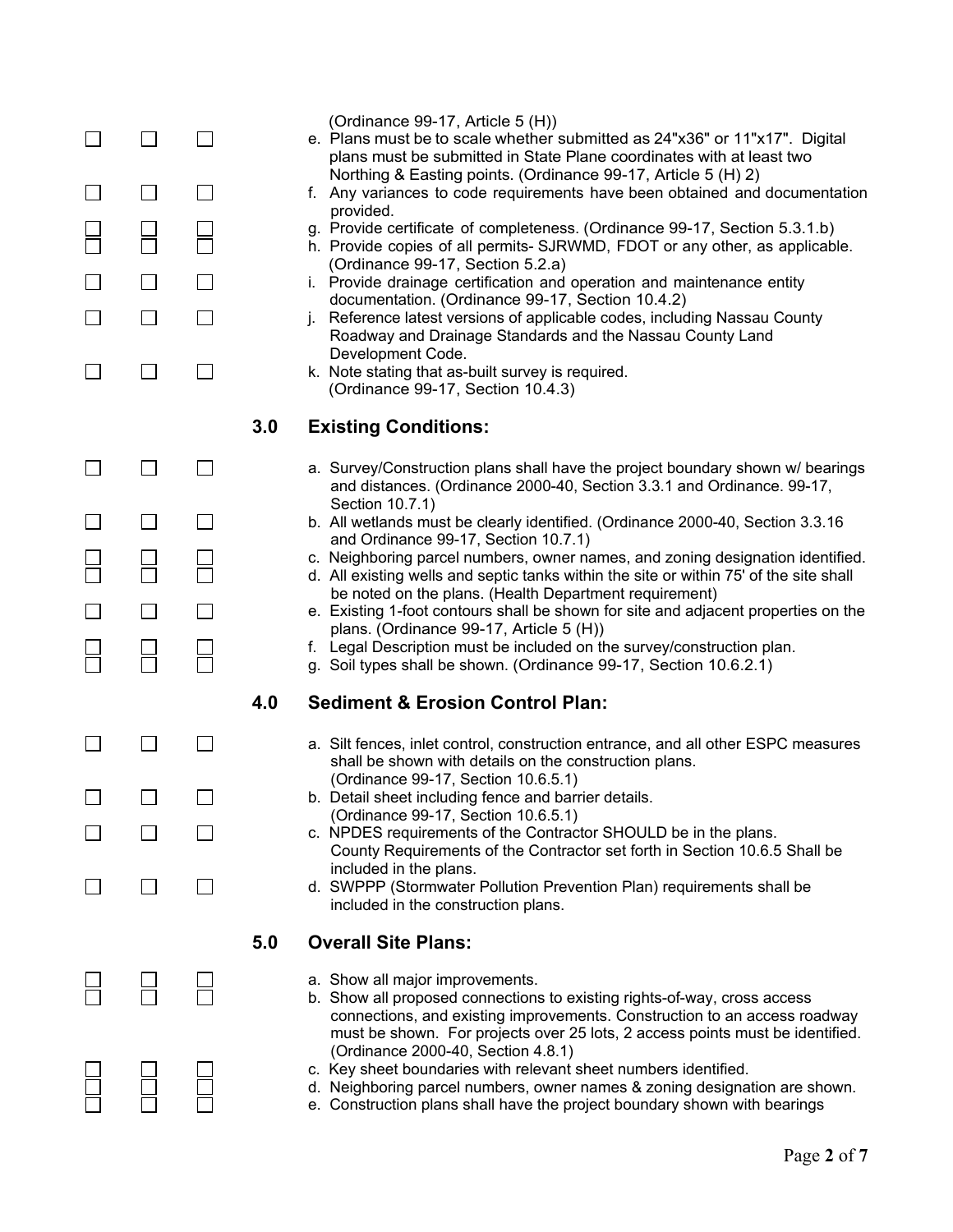|  |     | and distances. (Ordinance 2000-40, Section 3.3.1 and Ordinance. 99-17,<br>Section 10.7.1)<br>f. If the project is to be completed in phases, then each phase line should<br>be clearly shown and each phase must be functional (standalone) for roads<br>and drainage. (Ordinance 99-17, Section 10.7.1)<br>g. All wetlands must be clearly identified. (Ordinance 2000-40, Section 3.3.16<br>and Ordinance 99-17, Section 10.7.1)<br>h. Wetland buffers with buffer tables must be on plans where applicable.<br>i. All existing wells and septic tanks within the site or within 75' of the site shall<br>be noted on the plans. (Health Department requirement)<br>j. All onsite tracts and parcels shall be labeled.<br>k. Percentage of impervious surface ratio and computations must be shown.<br>I. Show access and maintenance buffers for all stormwater ponds.<br>(Ordinance 99-17, Section 10.6.7)<br>m. Mailbox kiosk locations and tracts shall be depicted.<br>(Ordinance 99-17, Section 8.4) |
|--|-----|--------------------------------------------------------------------------------------------------------------------------------------------------------------------------------------------------------------------------------------------------------------------------------------------------------------------------------------------------------------------------------------------------------------------------------------------------------------------------------------------------------------------------------------------------------------------------------------------------------------------------------------------------------------------------------------------------------------------------------------------------------------------------------------------------------------------------------------------------------------------------------------------------------------------------------------------------------------------------------------------------------------|
|  | 5.1 | <b>Site Layout Plans:</b>                                                                                                                                                                                                                                                                                                                                                                                                                                                                                                                                                                                                                                                                                                                                                                                                                                                                                                                                                                                    |
|  |     | a. All streets shown in the plans must have a street name and ROW width                                                                                                                                                                                                                                                                                                                                                                                                                                                                                                                                                                                                                                                                                                                                                                                                                                                                                                                                      |
|  |     | identification on all applicable plan sheets. (Ord 2000-40, Sec 4.1 & 3.3.2)<br>b. Subdivision streets shall be 60' wide ROW or 50' wide with a 5' utility                                                                                                                                                                                                                                                                                                                                                                                                                                                                                                                                                                                                                                                                                                                                                                                                                                                   |
|  |     | easement on both sides of the street. (Ord 99-17, Sec 11.2.1)<br>c. All Right of Ways conform to Nassau County requirements.                                                                                                                                                                                                                                                                                                                                                                                                                                                                                                                                                                                                                                                                                                                                                                                                                                                                                 |
|  |     | (Ordinance 99-17, Section 11.2)<br>d. Curb and gutter with sidewalks are required in all developments with lots one                                                                                                                                                                                                                                                                                                                                                                                                                                                                                                                                                                                                                                                                                                                                                                                                                                                                                          |
|  |     | $(1)$ acre or less. (Ordinance 99-17, Section 11.2.6)<br>e. All cul-de-sacs shall have a minimum ROW radius of 65' and minimum paved<br>radius of 50 feet. Elevations shall be provided at the center of the cul-de-sac                                                                                                                                                                                                                                                                                                                                                                                                                                                                                                                                                                                                                                                                                                                                                                                      |
|  |     | and at quarter points of the circle. (Ordinance 99-17, Sections 10.7.1&11.2)<br>f. All street and curve data and distances between curves must be shown.                                                                                                                                                                                                                                                                                                                                                                                                                                                                                                                                                                                                                                                                                                                                                                                                                                                     |
|  |     | (Ordinance 2000-40, Section 3.3.8, and 99-17, Sections 10.7.1 and 11.1.2)<br>g. Sidewalks are required on both sides of streets unless waived or are a part of                                                                                                                                                                                                                                                                                                                                                                                                                                                                                                                                                                                                                                                                                                                                                                                                                                               |
|  |     | a Developers Agreement, or a circulation plan is submitted.<br>(Ordinance 99-17, Section 11.7.1)                                                                                                                                                                                                                                                                                                                                                                                                                                                                                                                                                                                                                                                                                                                                                                                                                                                                                                             |
|  |     | h. Handicap ramps and other appurtenances should be shown where applicable<br>and meet current FOOT and Florida Accessibility Code criteria.                                                                                                                                                                                                                                                                                                                                                                                                                                                                                                                                                                                                                                                                                                                                                                                                                                                                 |
|  |     | (Ordinance 99-17, Section 11.7.2)<br>i. Centerline radii conform to the requirements (Minimum 100 feet).                                                                                                                                                                                                                                                                                                                                                                                                                                                                                                                                                                                                                                                                                                                                                                                                                                                                                                     |
|  |     | (Ordinance 99-17, Section 11.6.1)<br>j. Any asphalt specification other than those listed in section 11.5.3 shall                                                                                                                                                                                                                                                                                                                                                                                                                                                                                                                                                                                                                                                                                                                                                                                                                                                                                            |
|  |     | conform with FDOT criteria.<br>k. When required, turn lanes or intersection plans shall be submitted.                                                                                                                                                                                                                                                                                                                                                                                                                                                                                                                                                                                                                                                                                                                                                                                                                                                                                                        |
|  |     | (Ordinance 99-17, Sections 9.8, 10.7.1 and 11.1.2)<br>I. All drainage easements and detention basins shall be located within                                                                                                                                                                                                                                                                                                                                                                                                                                                                                                                                                                                                                                                                                                                                                                                                                                                                                 |
|  |     | clearly defined easement or tracts. Should drainage from public facilities drain<br>through or across private lands, easements shall be shown on the plans and<br>(if not recorded by plat) draft easement grantee documents shall be submitted<br>with the plans. (Ordinance 99-17, Section 10.7.1)                                                                                                                                                                                                                                                                                                                                                                                                                                                                                                                                                                                                                                                                                                         |
|  |     | m. Handicap ramps and other appurtenances shall be shown where applicable<br>and shall meet current FDOT and Florida Accessibility Code Criteria.                                                                                                                                                                                                                                                                                                                                                                                                                                                                                                                                                                                                                                                                                                                                                                                                                                                            |
|  |     | (Ordinance 99-17, Section 10.7.2)<br>n. Driveway spacing and sizing per Nassau County standards.<br>(Ordinance 99-17, Sections 9.2 & 9.5.1).                                                                                                                                                                                                                                                                                                                                                                                                                                                                                                                                                                                                                                                                                                                                                                                                                                                                 |
|  |     |                                                                                                                                                                                                                                                                                                                                                                                                                                                                                                                                                                                                                                                                                                                                                                                                                                                                                                                                                                                                              |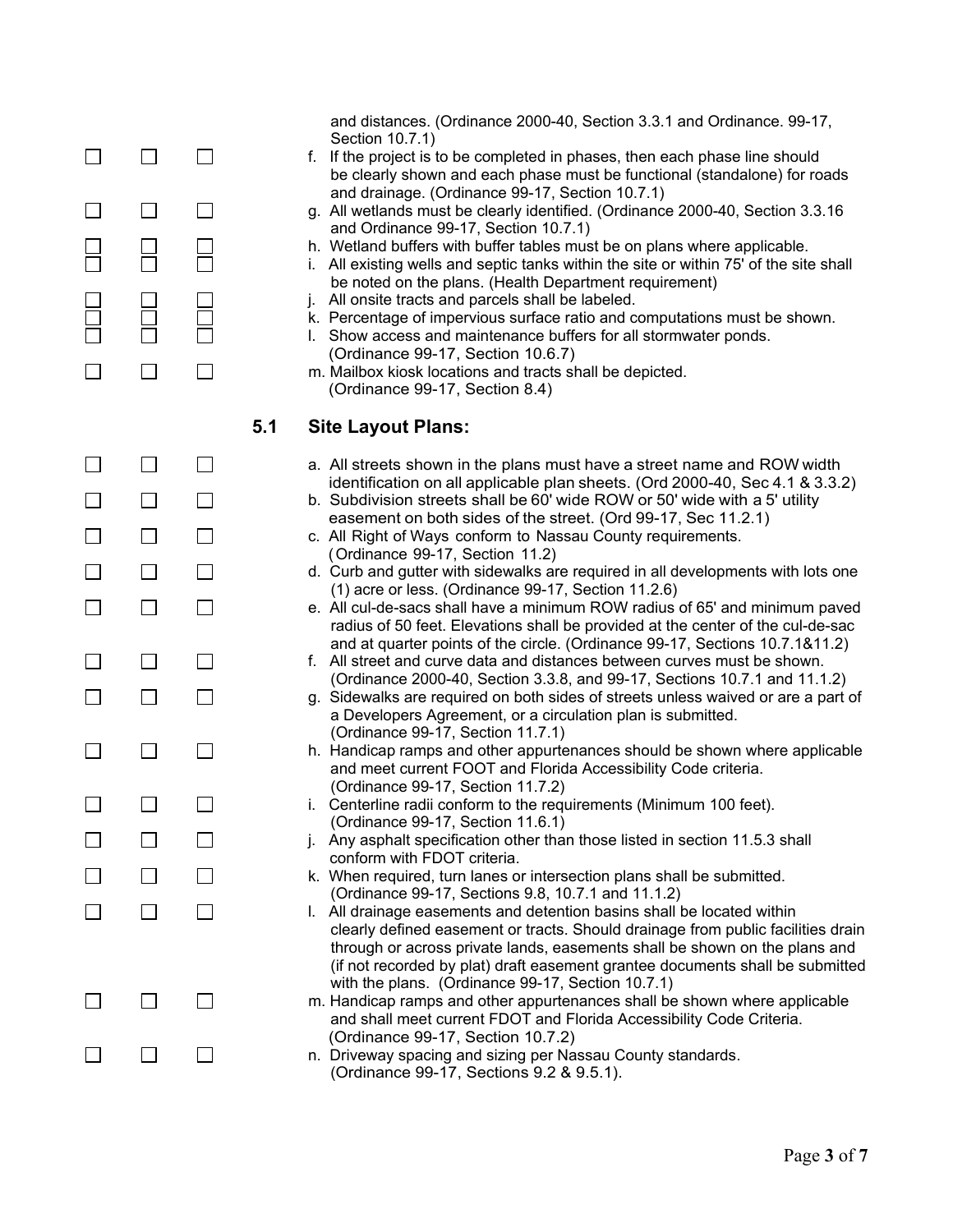|  | 6.0 | <b>Signage and Pavement Marking Plans:</b><br>*May be included on Site Layout Plans                                                                                                                                                                                                                                                                                                                                                                                                                                                                       |
|--|-----|-----------------------------------------------------------------------------------------------------------------------------------------------------------------------------------------------------------------------------------------------------------------------------------------------------------------------------------------------------------------------------------------------------------------------------------------------------------------------------------------------------------------------------------------------------------|
|  |     | a. All striping and signage shall conform to the FDOT and MUTCD<br>(Manual on Uniform Traffic Control Devices) requirements.                                                                                                                                                                                                                                                                                                                                                                                                                              |
|  |     | (Ordinance 99-17, Section 11.9)<br>b. Thermoplastic striping shall be specified. (Ordinance 99-17, Section 11.9.2)                                                                                                                                                                                                                                                                                                                                                                                                                                        |
|  | 7.0 | <b>Grading Plans:</b>                                                                                                                                                                                                                                                                                                                                                                                                                                                                                                                                     |
|  |     | a. Plans must have street profiles or sufficient elevations to determine the<br>street slopes, high points and low points (HP and LP elevations shall be<br>clearly noted). Ground water elevations must be shown on the profiles.                                                                                                                                                                                                                                                                                                                        |
|  |     | (Ordinance 2000-40, Section 3.4.2. & 99-17, Sections 10.7.1 and 11.11.4)<br>b. Minimum first floor elevations shall be identified on the construction plans.<br>For lots one acre in size or less, these elevations shall be a minimum of 1'<br>above the 100-year flood plain or 18" above the centerline street elevation<br>(street elevation shall be taken at a point perpendicular to the center of<br>the lot) whichever is greater. For lots greater than one acre, the FFE<br>elevation shall be a minimum of 1' above the 100-year flood plain. |
|  |     | (Ordinance 99-17, Section 10.8.1)<br>c. All drainage easements and detention basins shall be located within<br>clearly defined easement or tracts. Should drainage from public facilities drain<br>through or across private lands, easements shall be shown on the plans and<br>(if not recorded by plat) draft easement grantee documents shall be submitted                                                                                                                                                                                            |
|  |     | with the plans. (Ordinance 99-17, Section 10.7.1)<br>d. Curb and gutter with sidewalks are required in all developments with lots one                                                                                                                                                                                                                                                                                                                                                                                                                     |
|  |     | $(1)$ acre or less. (Ordinance 99-17, Section 11.2.6)<br>e. All Lots shall be designated and A, B or C grading and there shall be a<br>FHA grading detail on the plans and Finished Floor elevations.<br>(Ordinance 2000-40, Section 3.4)                                                                                                                                                                                                                                                                                                                 |
|  |     | f. The 100-year flood plain shall be clearly shown on the construction plans                                                                                                                                                                                                                                                                                                                                                                                                                                                                              |
|  |     | where applicable. (Ordinance 2000-40, Section 3.3.14)<br>g. All proposed grades for any paved areas, graded areas, ponds, swales,                                                                                                                                                                                                                                                                                                                                                                                                                         |
|  |     | roadways, etc. shall be clearly shown on the plans.<br>h. 1-foot contours shall be shown for site and adjacent properties on the                                                                                                                                                                                                                                                                                                                                                                                                                          |
|  |     | plans. (Ordinance 99-17, Article 5 (H))<br>i. Spot elevations shall be provided at the center and at the quarter points of all<br>cul-de-sacs. (Ordinance 99-17, Section 10.7.1 & 11.2)                                                                                                                                                                                                                                                                                                                                                                   |
|  | 8.0 |                                                                                                                                                                                                                                                                                                                                                                                                                                                                                                                                                           |
|  |     | <b>Stormwater and Drainage Plans:</b>                                                                                                                                                                                                                                                                                                                                                                                                                                                                                                                     |
|  |     | a. Plans must have street profiles or sufficient elevations to determine the<br>street slopes, high point and low point. Ground water elevations must be<br>shown on the profiles. (Ordinance 2000-40, Section 3.4.2. and 99-17,                                                                                                                                                                                                                                                                                                                          |
|  |     | Sections 10.7.1 and 11.11.4)<br>b. All drainage easements and detention basins shall be located within<br>clearly defined easement or tracts. Should drainage from public facilities drain<br>through or across private lands, easements shall be shown on the plans and<br>(if not recorded by plat) draft easement grantee documents shall be submitted                                                                                                                                                                                                 |
|  |     | with the plans. (Ordinance 99-17, Section 10.7.1)<br>c. Curb and gutter with sidewalks are required in all developments with lots one                                                                                                                                                                                                                                                                                                                                                                                                                     |
|  |     | $(1)$ acre or less. (Ordinance 99-17, Section 11.2.6)<br>d. All wet detention and dry retention basins with greater than 4:1 side slopes<br>shall have a 6' high FDOT Type B chain link fence around it.                                                                                                                                                                                                                                                                                                                                                  |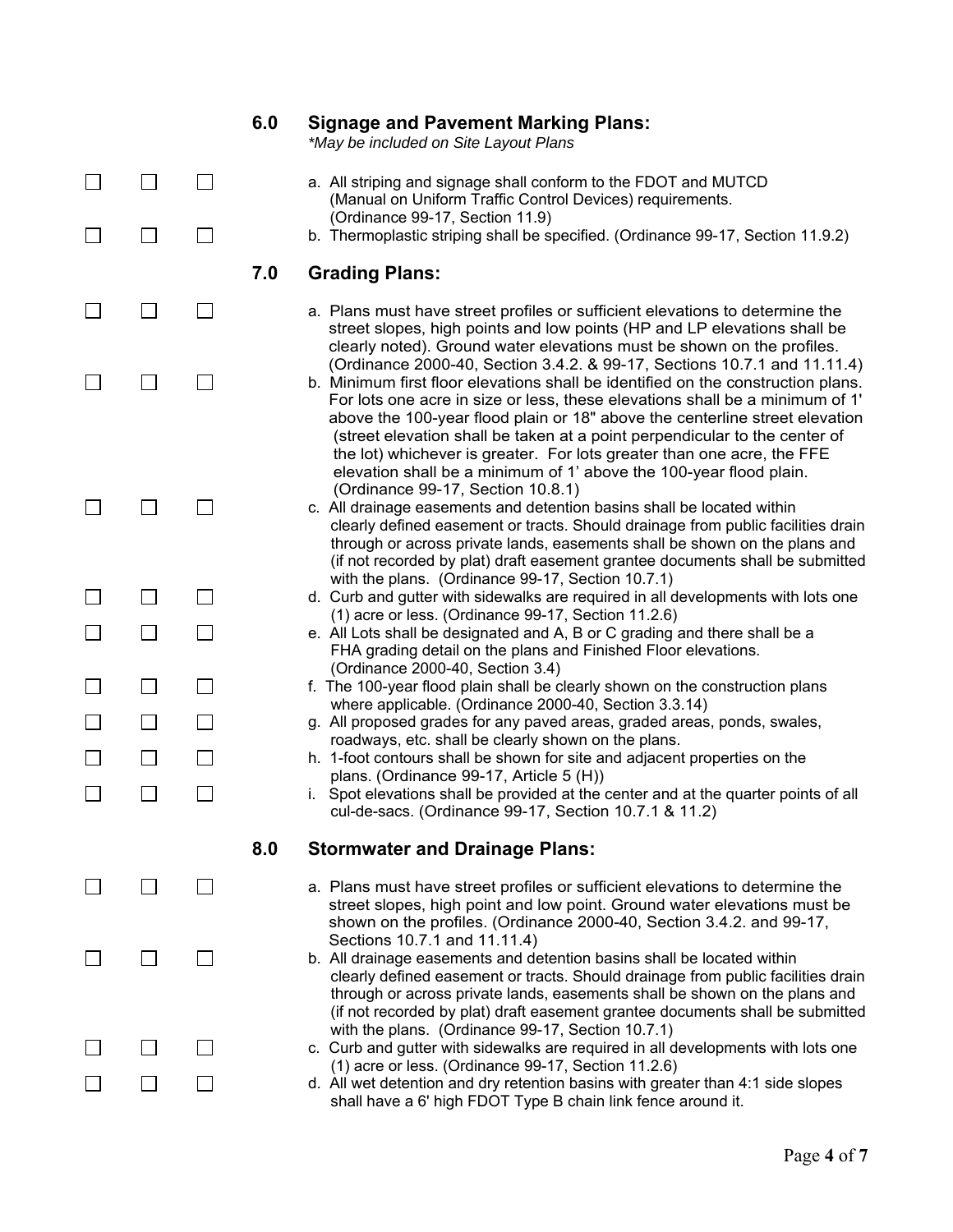| $\mathsf{L}$<br>$\vert \ \ \vert$ |                |      | (Ordinance 99-17, Sections 10.6.1.4 and 10.7.1)<br>e. Plans shall have drainage maps with drainage sub basins marked.<br>(Ordinance 99-17, Sections 10.6.6.3.3 and 10.7.1)<br>f. The area of the detention pond water surface at normal water level must be<br>shown on the plans. (All above, reference Ord 99-17, Sec 10.7.1)<br>g. Pipe sizes, length and cover shall be shown on the construction plans.<br>(Ordinance 99-17, Section 11.11) |
|-----------------------------------|----------------|------|--------------------------------------------------------------------------------------------------------------------------------------------------------------------------------------------------------------------------------------------------------------------------------------------------------------------------------------------------------------------------------------------------------------------------------------------------|
|                                   |                | 9.0  | <b>Utility Plans:</b>                                                                                                                                                                                                                                                                                                                                                                                                                            |
| $\Box$                            |                |      | a. All utility mains, laterals, service lines, and fittings shall be shown on the<br>Construction plans. All pipe & fitting sizes, and pipe lengths shall be shown.                                                                                                                                                                                                                                                                              |
| $\mathsf{L}$                      |                |      | (Ordinance 99-17, Section 8.5.1)<br>b. All fittings, bends, valves, tees, manholes, junctions, handholes, etc.                                                                                                                                                                                                                                                                                                                                   |
| $\mathsf{L}$                      | $\blacksquare$ |      | shall be located on the construction plans using station and offset callouts.<br>c. Distances to all right-of way lines, boundary lines, and existing utilities shall be<br>noted on the construction plans.                                                                                                                                                                                                                                     |
|                                   |                | 10.0 | <b>Plan and Profile Sheets:</b>                                                                                                                                                                                                                                                                                                                                                                                                                  |
|                                   |                |      | a. Plans must have street profiles or sufficient elevations to determine the<br>street slopes, high point and low point. Ground water elevations must be<br>shown on the profiles. (Ordinance 2000-40, Section 3.4.2. and 99-17,                                                                                                                                                                                                                 |
| $\Box$                            | $\blacksquare$ |      | Sections 10.7.1 and 11.11.4)<br>b. Borings information to minimum depth of 6' below the proposed Profile Grade<br>Line (PGL) Spaced no further than 500' or a minimum of 2 per proposed                                                                                                                                                                                                                                                          |
| $\mathsf{L}$                      | $\sim$         |      | roadway. (Ordinance 99-17, Sections 11.5.1)<br>c. Storm sewer profiles within ROW shall be shown with all utility crossings.                                                                                                                                                                                                                                                                                                                     |
| $\Box$                            | $\blacksquare$ |      | (Ordinance 99-17, Sections 10.7.1 and 11.11)<br>d. Plan and profile sheets for the storm sewers under streets or parking areas<br>shall be provided. Water and sanitary sewer line crossings shall be<br>shown with clearance from the storm sewer. (Ordinance 2000-40, Section<br>3.4.2, Sec 5.3.2 and Ordinance 99-17, Section 10.7.1)                                                                                                         |
|                                   |                | 11.0 | <b>Cross Sections:</b>                                                                                                                                                                                                                                                                                                                                                                                                                           |
|                                   |                |      | a. Typical street cross section for all widths of streets conforming to County<br>regulations with street names identified with each width. (Ordinance 99-17,                                                                                                                                                                                                                                                                                    |
|                                   |                |      | standard detail 2 through 12 and Sec 10.7.1)<br>b. Cross sections for work in County ROW at each Station (100' spacing min).<br>c. Storm sewer within ROW shall be shown with all utility crossings.<br>d. Water and sanitary sewer line crossings shall be shown with clearance from<br>the storm sewer.                                                                                                                                        |
|                                   |                | 12.0 | <b>Offsite Improvements and Maintenance of Traffic Plans:</b>                                                                                                                                                                                                                                                                                                                                                                                    |
| $\mathsf{L}$                      |                |      | a. All work, materials, and equipment shall meet County standards and be<br>performed under the supervision of the Nassau County Engineer.                                                                                                                                                                                                                                                                                                       |
| $\Box$                            |                |      | b. No open road cuts. Directional bore only will be used when crossing the                                                                                                                                                                                                                                                                                                                                                                       |
|                                   |                |      | roadway. A minimum of 36" cover under road shall be required.<br>c. Plans must clearly show that safe and stable access is provided at all times to                                                                                                                                                                                                                                                                                              |
| $\mathbf{I}$                      |                |      | all residences and businesses.<br>d. Lane closures or restrictions shall require approval from Nassau County prior<br>top commencing work. Lane closures shall be performed between the hours                                                                                                                                                                                                                                                    |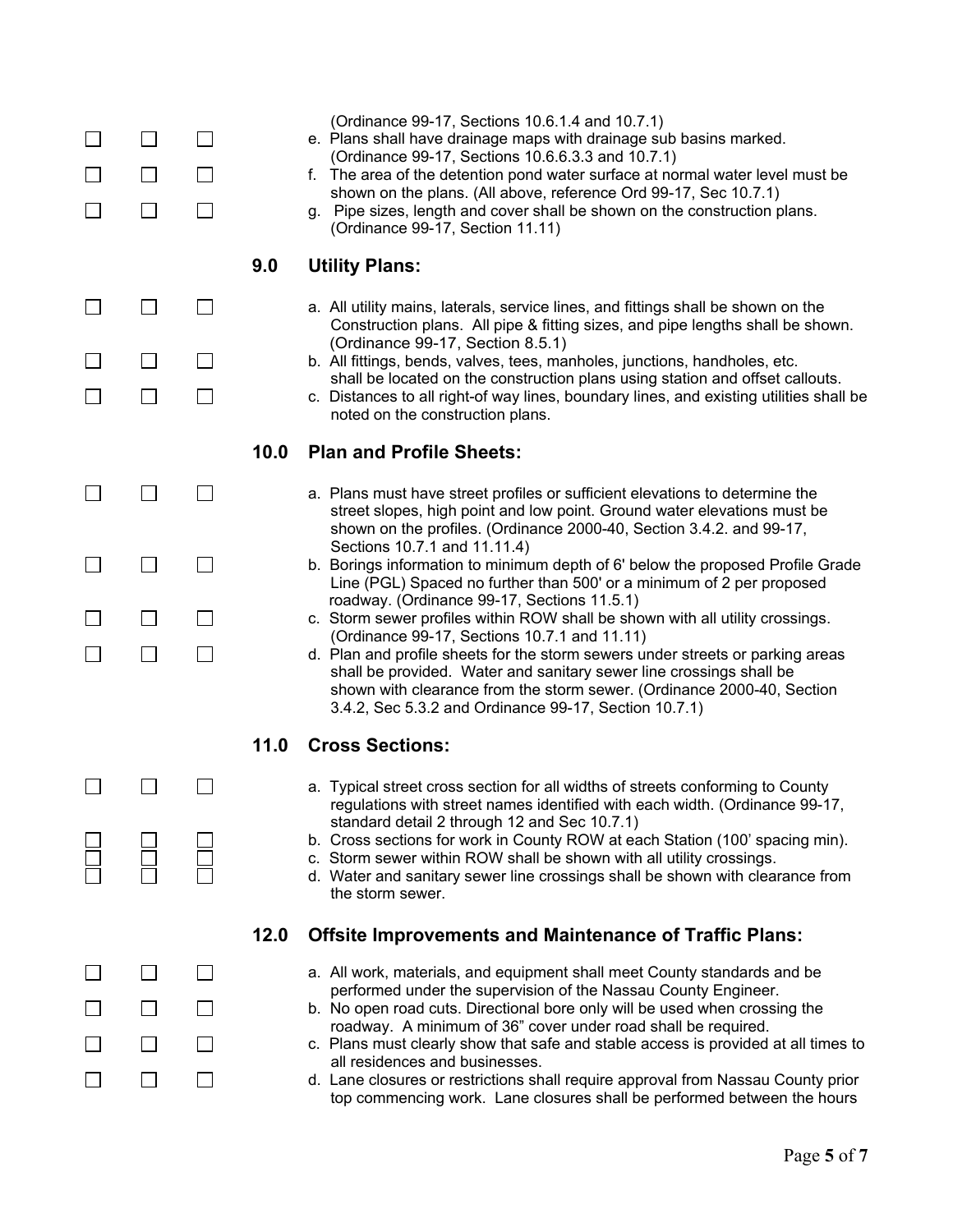|  | of 9:30 am to 3:30 pm, Monday through Friday. Weekend, night, and holiday<br>work shall not be permitted.<br>e. MOT plans are required when work is planned on existing streets. MOT plans<br>and traffic control devices shall conform to FDOT Standard Index 600 and<br>must be included in construction plans. (Ordinance 99-17, Section 8.3)<br>f. All lane closures, transitions, flagging operations, signs, PCMS, barricades,<br>and work areas must be clearly identified.                                                                                                                                                                                                                                                                                                                                                                                                                                                                                                                                                                         |
|--|------------------------------------------------------------------------------------------------------------------------------------------------------------------------------------------------------------------------------------------------------------------------------------------------------------------------------------------------------------------------------------------------------------------------------------------------------------------------------------------------------------------------------------------------------------------------------------------------------------------------------------------------------------------------------------------------------------------------------------------------------------------------------------------------------------------------------------------------------------------------------------------------------------------------------------------------------------------------------------------------------------------------------------------------------------|
|  | 13.0<br><b>Detail Sheets:</b>                                                                                                                                                                                                                                                                                                                                                                                                                                                                                                                                                                                                                                                                                                                                                                                                                                                                                                                                                                                                                              |
|  | a. Detail of all detention basin outlet structures with dimensions and elevations<br>must agree with drainage report.<br>b. All side slopes must be identified.<br>c. Water table should be noted on basin details.<br>d. Curb detail or details where mountable curbs are shown. Curb start, end, and<br>transition locations must be identified on site plans.<br>e. Stop sign and street sign details depicted. (Ordinance 99-17, Section 11.9)<br>Pipe bedding detail included.<br>t.<br>g. Fence detail included.<br>h. Retaining wall detail included.<br>Open channel swale details provided. (Ordinance 99-17, Section 11.11.1.2)<br>Inlet and catch basin details provided. (Ordinance 99-17, Section 11.11.14)<br>k. Sidewalk details provided.<br>Driveway connection details provided.<br>m. Cross section detail of detention basin showing bottom elevation, normal<br>water level, water table, high water level, as well as top of bank elevation and<br>side slopes.<br>n. Typical pavement details for all pavement structures proposed. |
|  | 14.0<br><b>Lighting Plans:</b>                                                                                                                                                                                                                                                                                                                                                                                                                                                                                                                                                                                                                                                                                                                                                                                                                                                                                                                                                                                                                             |
|  | a. All projects must have a lighting plan per Nassau County Requirements.                                                                                                                                                                                                                                                                                                                                                                                                                                                                                                                                                                                                                                                                                                                                                                                                                                                                                                                                                                                  |
|  | <b>Drainage Report:</b>                                                                                                                                                                                                                                                                                                                                                                                                                                                                                                                                                                                                                                                                                                                                                                                                                                                                                                                                                                                                                                    |
|  | A drainage report for the project must include the following:<br>a. Geotech report where applicable. (Ordinance 99-17, Section 10.6.2)<br>b. Computations proving that peak flow rates for 5, 10, & 25-year storm events<br>are less for post-development conditions than pre-development conditions.                                                                                                                                                                                                                                                                                                                                                                                                                                                                                                                                                                                                                                                                                                                                                      |
|  | (Ordinance 99-17, Section 10.6.3.a)<br>c. Volume sensitive sites have sufficient detention capacity to<br>limit 25-year discharges to pre-development flow during critical period.                                                                                                                                                                                                                                                                                                                                                                                                                                                                                                                                                                                                                                                                                                                                                                                                                                                                         |
|  | (Ordinance 99-17, Section 10.6.1.b)<br>d. SGS Type II Florida Modified rainfall distribution shall be used for all                                                                                                                                                                                                                                                                                                                                                                                                                                                                                                                                                                                                                                                                                                                                                                                                                                                                                                                                         |
|  | computations. (Ordinance 99-17, Section 10.6.3.7)<br>e. Roadway storm sewer systems shall be designed for 5-year frequency so as<br>not to have the hydraulic grade line higher than any grate elevation, however,<br>sewers must also be designed to limit temporary street flooding to half of a<br>traffic lane and full recovery within a reasonable time with a 25-year rain.                                                                                                                                                                                                                                                                                                                                                                                                                                                                                                                                                                                                                                                                         |
|  | (Ordinance 99-17, Section 10.6.4.1)<br>f. Parking lots and streets are designed based on 5-year storm using FDOT<br>Zone 4 intensities, durations and frequency curves. (Ordinance 99-17,                                                                                                                                                                                                                                                                                                                                                                                                                                                                                                                                                                                                                                                                                                                                                                                                                                                                  |
|  | Section 10.6.4.3)<br>g. High water in the sewer system is determined by hydraulic grade line.                                                                                                                                                                                                                                                                                                                                                                                                                                                                                                                                                                                                                                                                                                                                                                                                                                                                                                                                                              |

(Ordinance 99-17, Sections 10.6.4.4, 10.6.4.5 and 10.7.1)